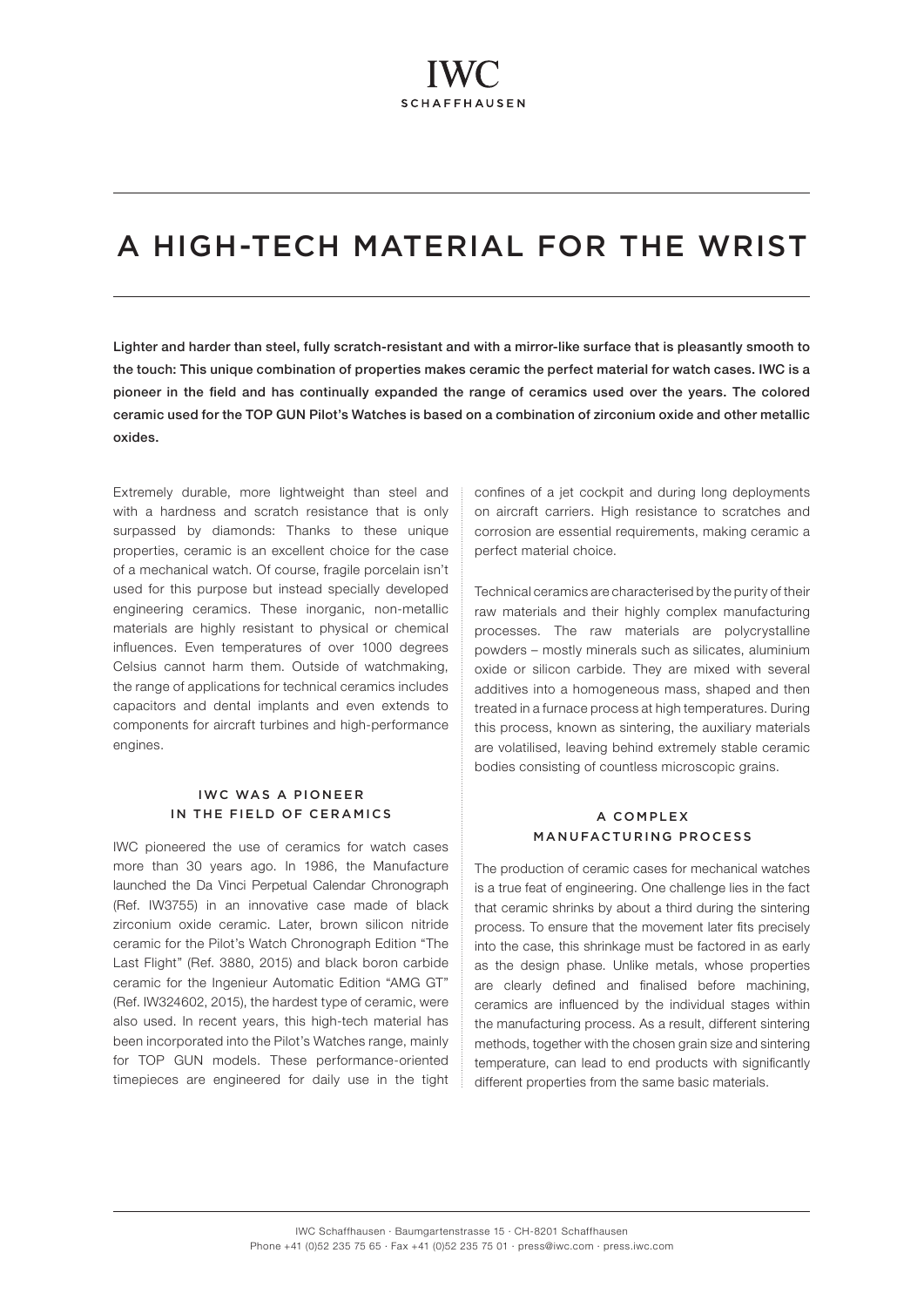

## COMPREHENSIVE EXPERIENCE WITH COLORS

IWC has also experimented with different ceramic colors right from the start. As early as the 1980s, the company produced small series or prototypes in white, blue, green and even pink ceramic. The production of colored ceramic cases is a particularly demanding exercise. The sand-colored case of the Big Pilot's Watch TOP GUN Edition "Mojave Desert", the white case of the Pilot's Watch Chronograph TOP GUN Edition "Lake Tahoe" and the dark green case of the Pilot's Watch Chronograph TOP GUN Edition "Woodland" are each the result of unique formulas and sophisticated manufacturing processes.

One of many challenges is creating the final color shade, which is determined in close cooperation with engineers during countless tests to find optimal pigment mixtures for the color batches. An additional challenge comes from the fact that the final color must be precisely matched with other watch components, such as the dial or the bracelet.

To give the ceramic its color, zirconium oxide is combined with other metallic oxides. The raw materials and mixing ratio are different for each color shade. In addition, the manufacturing process and its specific conditions have to be adapted to the colored ceramic and its components – for example, the temperature and duration of the sintering process. Colored ceramics also place significantly higher demands on the purity of the raw materials. Whether sand-colored, white or dark green: Every colored ceramic case from Schaffhausen incorporates expert knowledge acquired over decades and the most refined engineering skills.